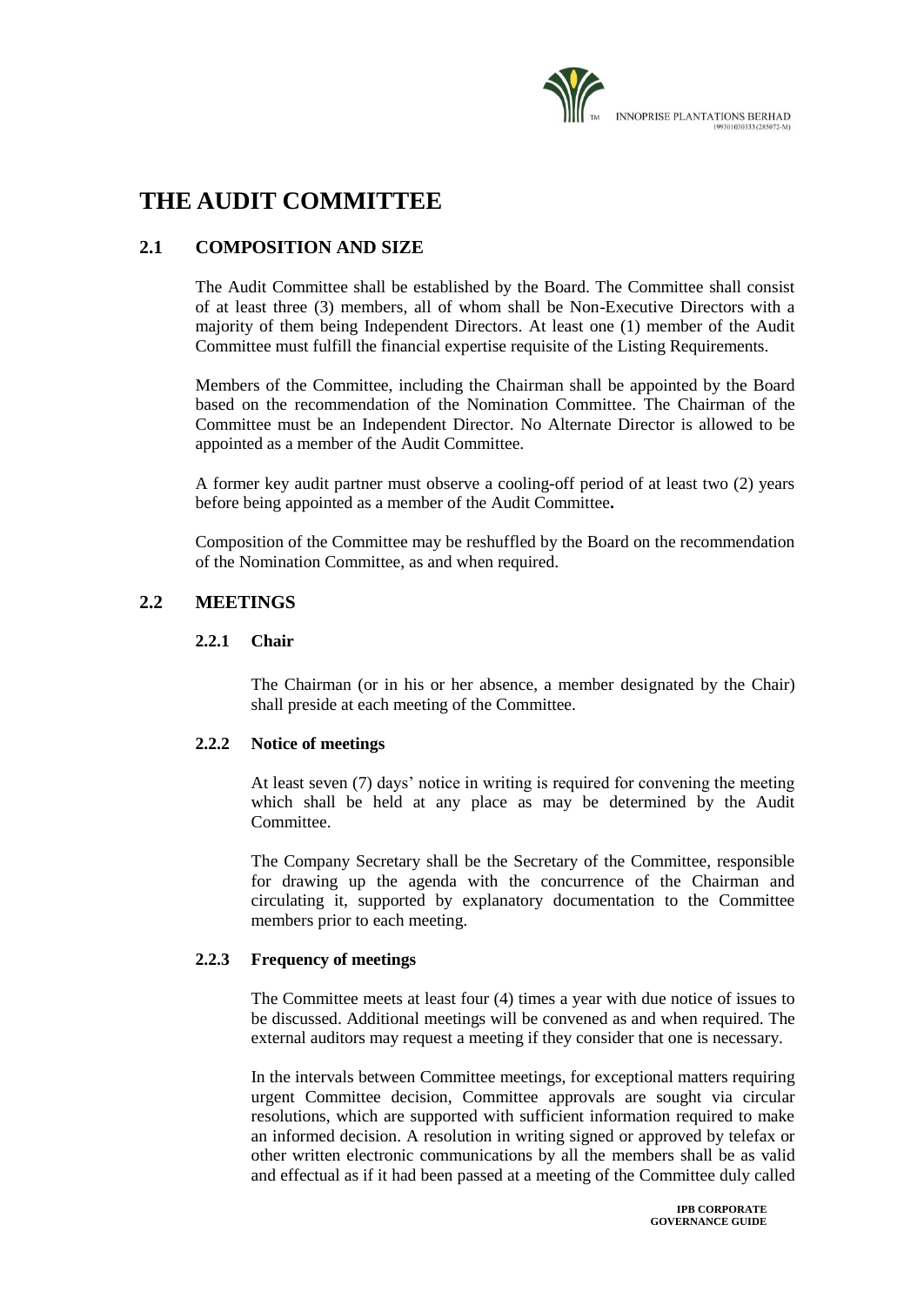

and constituted. Any such resolution may consist of several documents in like form, each signed by one or more members.

## **2.2.4 Quorum**

A quorum shall be two (2) members consist of wholly Independent Directors, either present in person or by conference telephone or other communications equipment which all persons participating in the meeting can hear each other and be heard for the entire duration of the meeting and all information and documents are made equally available to that member as with all other participating members prior to or at the meeting.

#### **2.2.5 Attendance**

Members of the Committee are expected to attend Committee meetings and they should devote the time and effort necessary to fulfill their responsibilities. Members of the Committee should come prepared to contribute substantively at the meeting by reviewing the Committee papers distributed to them at least seven (7) days in advance of each meeting. A member who is unable to attend a meeting is expected to notify the Company Secretary in advance of the meeting.

The finance director, the head of internal audit and a representative of the external auditors should normally attend meetings. Other Board members and employees may attend meetings upon the invitation of the Audit Committee, specific to the relevant meeting. However, the Committee should meet with the external auditors without Executive Board members present at least twice a year.

#### **2.2.6 Votes of members**

Questions arising at the Committee meeting shall be decided by a simple majority of votes. Where two (2) members of the Audit Committee form a quorum, the Chairman of a meeting at which only such a quorum is present, or at which only two (2) members are competent to vote in the question at issue, shall not have a casting vote.

Executive Board members and employees of the Company as well as representative(s) of the external auditors are allowed to take part in the discussion or deliberation but such person shall not be entitled to vote.

#### **2.2.7 Minutes of meetings**

The Company Secretary is responsible for keeping the minutes of meeting of the Committee, circulating the minutes of meetings of the Committee to all members of the Committee and Board and follow up on any outstanding matters.

#### **2.2.8 Reporting Responsibilities**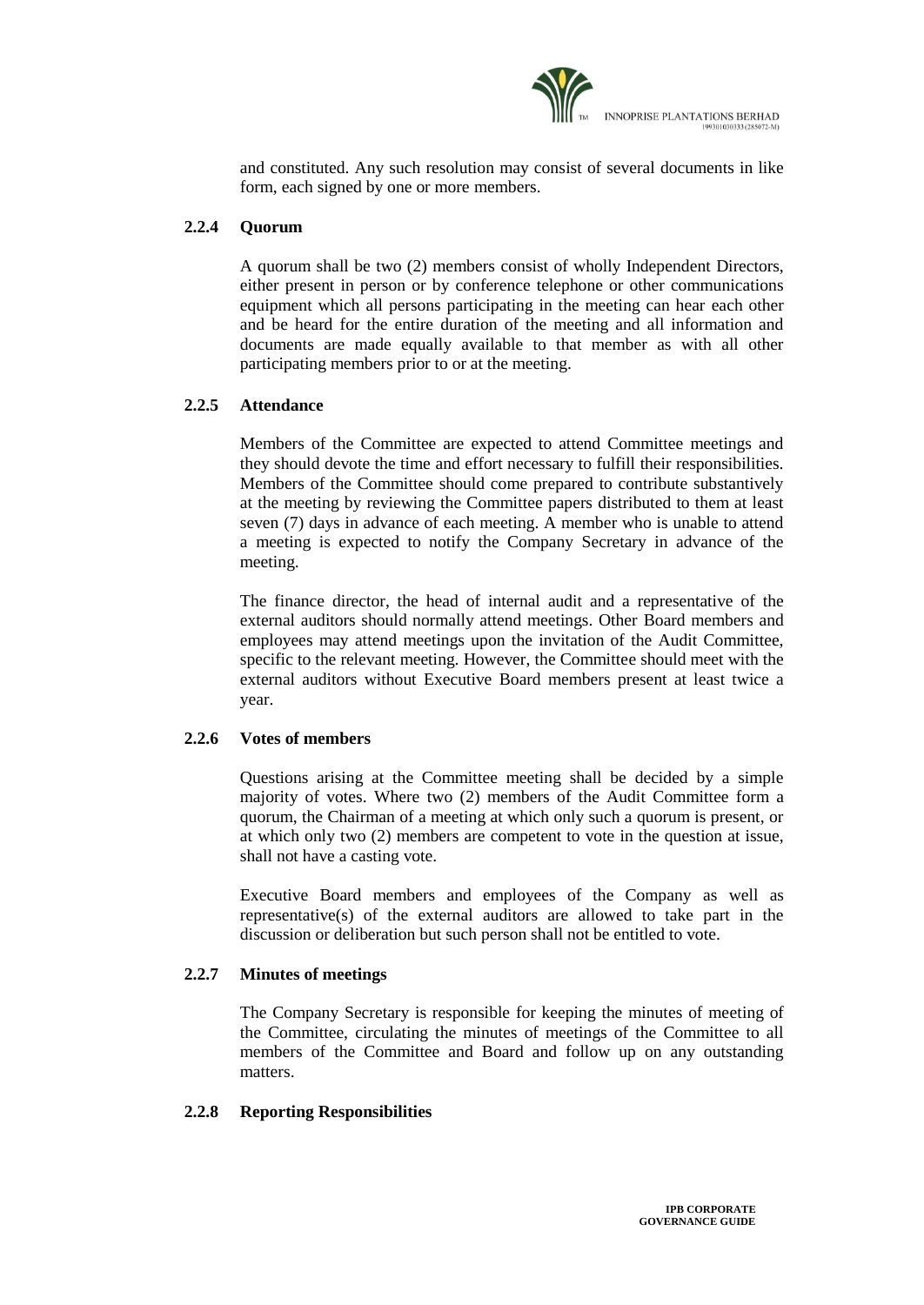

The Committee Chairman or the Chairman's designee shall report to the full Board of the Committee's actions and recommendations after each Committee meeting.

Any irregularities or violations by the Company's employees and significant findings or matters of concerns raised by management, internal auditor or external auditor should be communicated to the Board immediately.

# **2.3 AUTHORITY**

The Audit Committee shall, in accordance with a procedure to be determined by the Board of Directors and at the cost of the Company:-

- (a) have explicit authority to investigate any matter within its terms of reference;
- (b) have the resources which are required to perform its duties;
- (c) have full and unrestricted access to any information pertaining to the Company;
- (d) have direct communication channels with the external auditors and person(s) carrying out the internal audit function or activity (if any);
- (e) be able to obtain independent professional or other advice and to invite outsiders with relevant experience to attend, if necessary; and
- (f) be able to convene meetings with the external auditors, the internal auditors or both, excluding the attendance of the other directors and employees of the Company, whenever deemed necessary.

The Chairman of the Audit Committee shall engage on a continuous basis with senior management and the external auditors in order to be kept informed of matters affecting the Company and its Group.

# **2.4 DUTIES**

The Audit Committee shall discharge the following duties and report the same to the Board of Directors of the Company:-

# **Auditors**

The Company's audit process is executed by external and internal auditors. The Audit Committee should ensure that these auditors maintain an effective relationship with each other and that their efforts are coordinated. The Board should also establish formal and transparent arrangements for maintaining an appropriate relationship with the Company's auditors.

- (i) External auditors
	- to review with the external auditors, their audit plan;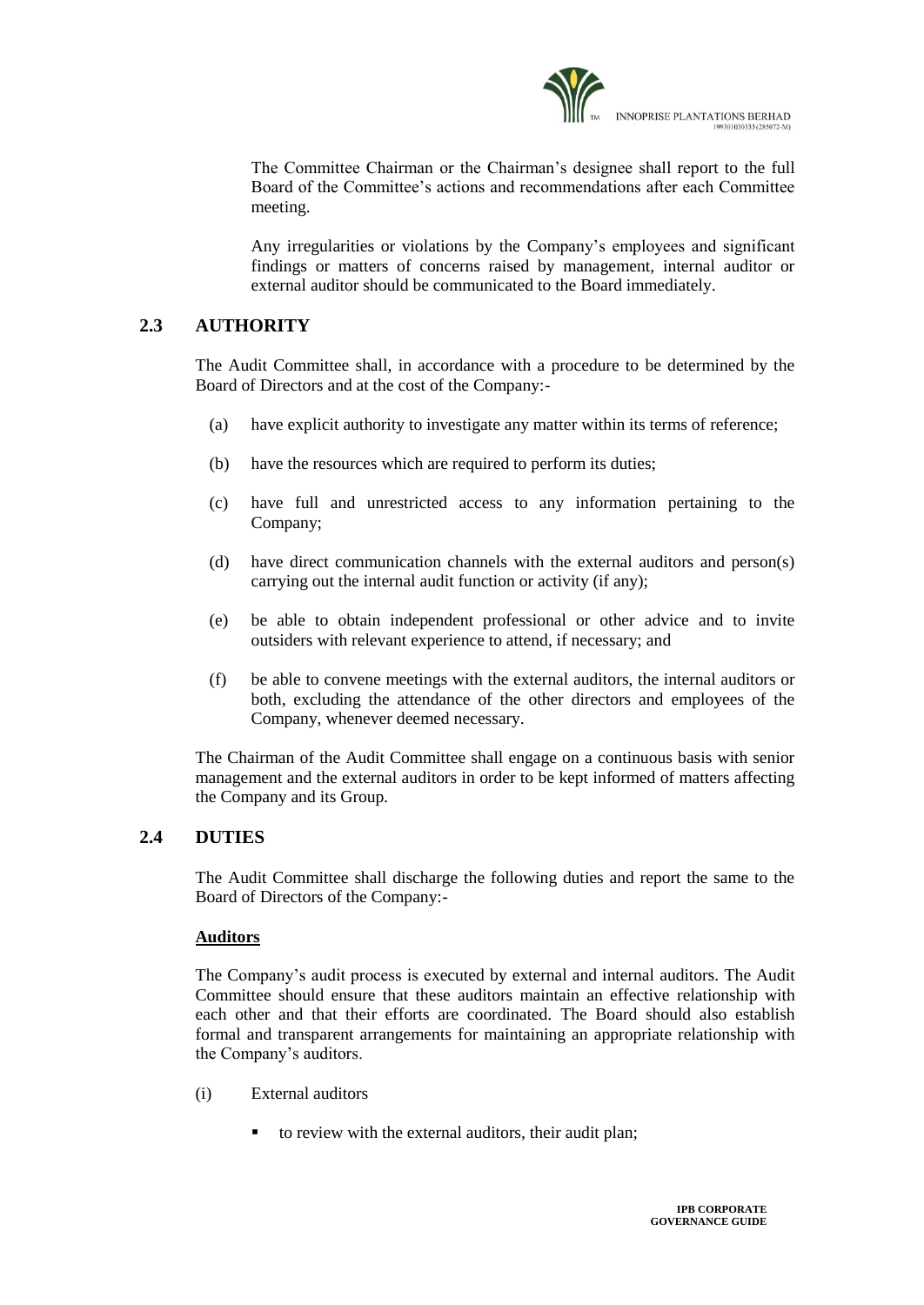

- to review with the external auditors, their evaluation of the system of internal controls;
- to review with the external auditors, their audit report;
- to discuss with the external auditors before the audit commences, the nature and scope of the audit and ensure co-ordination where more than one audit firm is involved;
- to discuss problems and reservations arising from the interim and final audits and any matter the auditor may wish to discuss (in the absence of management where necessary);
- to review the external auditor's management letter and management's response;
- to consider the audit fee of the external auditors;
- to consider the appointment of the external auditors and any letter of resignation from the external auditors of the Company and to deal with any questions of resignation or dismissal;
- to review whether there is reason (supported by grounds) to believe that the Company's external auditor is not suitable for re-appointment;
- to recommend the nomination of a person or persons as external auditors;
- to review and assess the suitability and independence of external auditors and to review the external auditors' performance on an annual basis based on the following four (4) key areas after completion of the year-end audit:
	- i) quality of service;
	- ii) sufficiency of resources;
	- iii) communication with management; and
	- iv) independence, objectivity and professionalism

The Audit Committee may request the GMD and/or Chief Financial Officer to join the assessment.

- to review the adequacy of the Audit Committee's policies and procedures for the provision of non-audit services by the Group's auditors; and
- to obtain a written confirmation from the external auditors on an annual basis or at any time as the Audit Committee may request, confirming that they are, and have been, independent throughout the conduct of the audit engagement in accordance with the terms of all relevant professional and regulatory requirements.
- (ii) Internal auditors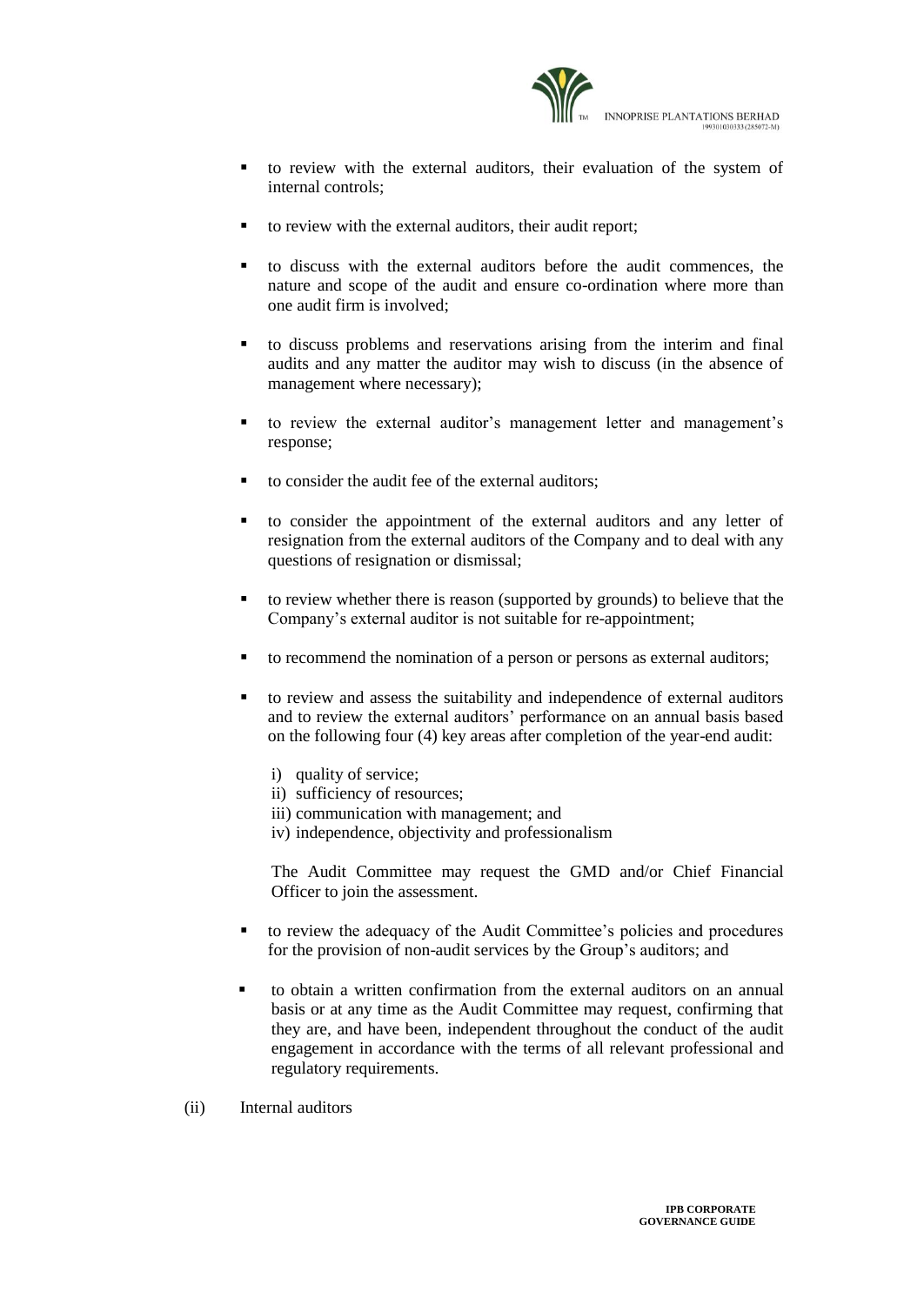

- to review the adequacy of the scope, functions, competency and resources of the internal audit functions and that it has the necessary authority to carry out its work;
- to review the internal audit programme, processes, the results of the internal audit programme, processes or investigation undertaken and whether or not appropriate action is taken on the recommendations of the internal audit function;
- to review any appraisal or assessment of the performance of members of the internal audit function;
- to review any appointment or termination of senior staff members of the internal audit function;
- to take cognizance of resignation of internal audit staff members and provide the resigning staff member an opportunity to submit his reasons for resigning;
- to review any major findings of internal investigations and management's response; and
- to determine if the internal audit is conducted in accordance with acceptable professional standards and consider whether an external review of the internal audit's performance should be undertaken.

#### **Financial reporting**

The Board should present a balanced and understandable assessment of the Company's position and prospects.

- to review the quarterly results and year end financial statements, prior to the approval by the Board of Directors, focusing particularly on:-
	- (i) any changes in or implementation of major accounting policy and practices;
	- (ii) major judgemental areas;
	- (iii) significant adjustments resulting from the audit;
	- (iv) the going concern assumption;
	- (v) significant and unusual events; and
	- (vi) compliance with accounting standards and other legal requirements.
- to review earnings releases and financial reports;
- to assess the appropriateness of management's selection of accounting policies and disclosures in compliance with approved accounting standards;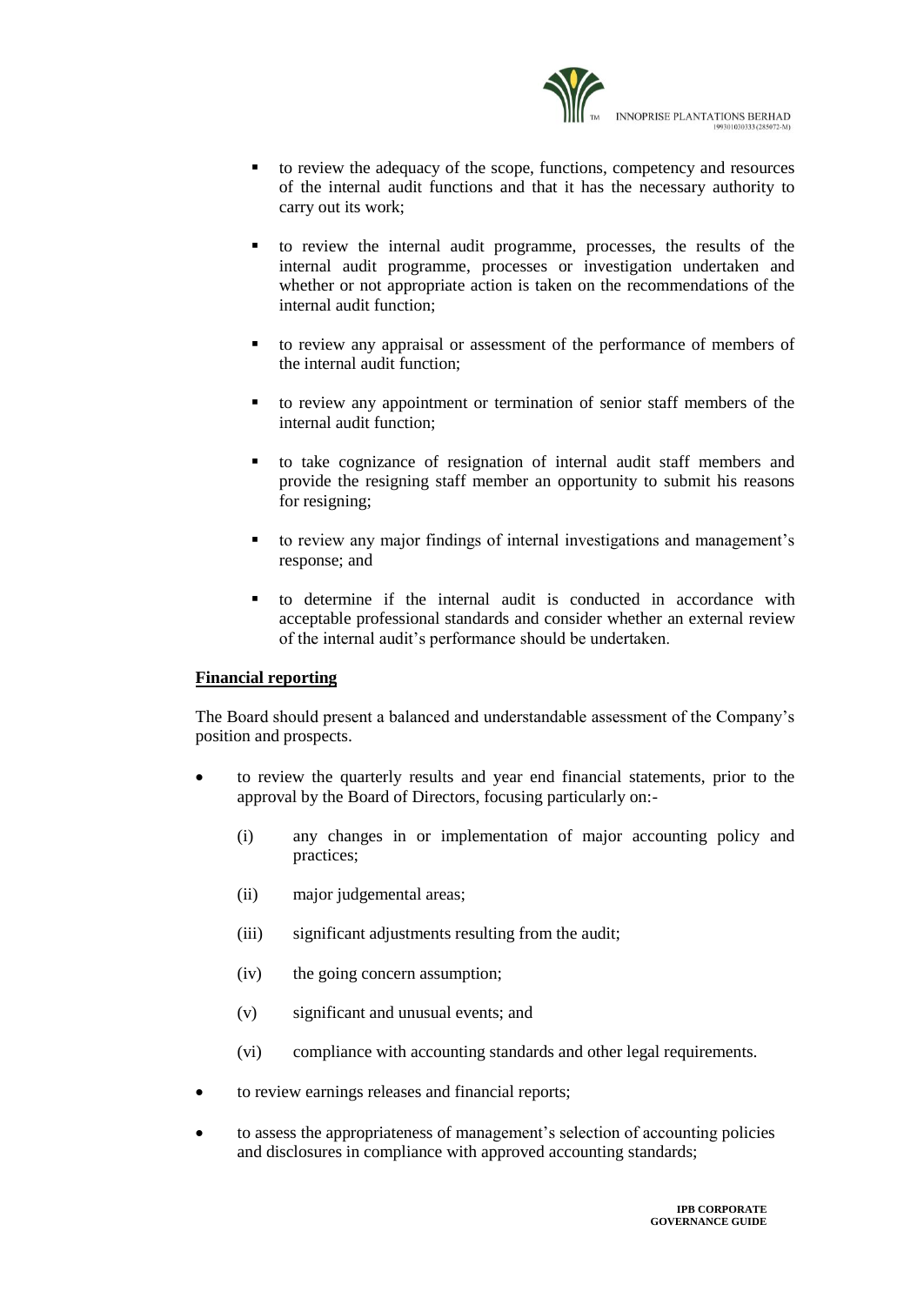

- to ensure timely submission of financial statements by management;
- to review significant or unusual transactions and accounting estimates;
- to review and understand management's representations; and
- to assess whether the financial report presents a true and fair view of the Company's financial position and performance and complies with regulatory requirements.

#### **Risk management and internal control**

The Board should maintain a sound system of internal control to safeguard shareholders' investment and the company's assets.

- to review the effectiveness of the Enterprise Risk Management system within the Group and be assured that material risks are identified and appropriate risk management processes are in place, including the formulation and subsequent updating of appropriate Group policies;
- to review the effectiveness of the Group's environment, health and safety risk management systems;
- to evaluate the adequacy and effectiveness of administrative, operating and accounting controls used by the Group;
- to review actual and potential material risk exposures;
- to monitor the implementation of business unit and corporate risk management plans;
- to review insurance and other risk transfer arrangements and consider whether appropriate coverage is in place; and
- to review the business contingency planning process within the Group and be assured that material risks are identified and appropriate contingency plans are in place.

Audit Committee must ensure that management has implemented policies to identify and evaluate the Company's and Group's risks and that controls in place are adequate and functioning properly to address the risks. In that relation, senior management is required to complete Exhibit 3 of this Guide so as to provide the Audit Committee with information on the risk and control environment.

The Audit Committee may delegate the responsibility of assessing the processes relating to the Group's risks and controls to a sub-committee, namely Risk Management Committee. The Risk Management Committee shall assist the Audit Committee in overseeing the implementation of the risk management system in the Group and review the efficacy of internal controls within the Group.

#### **Others duties**